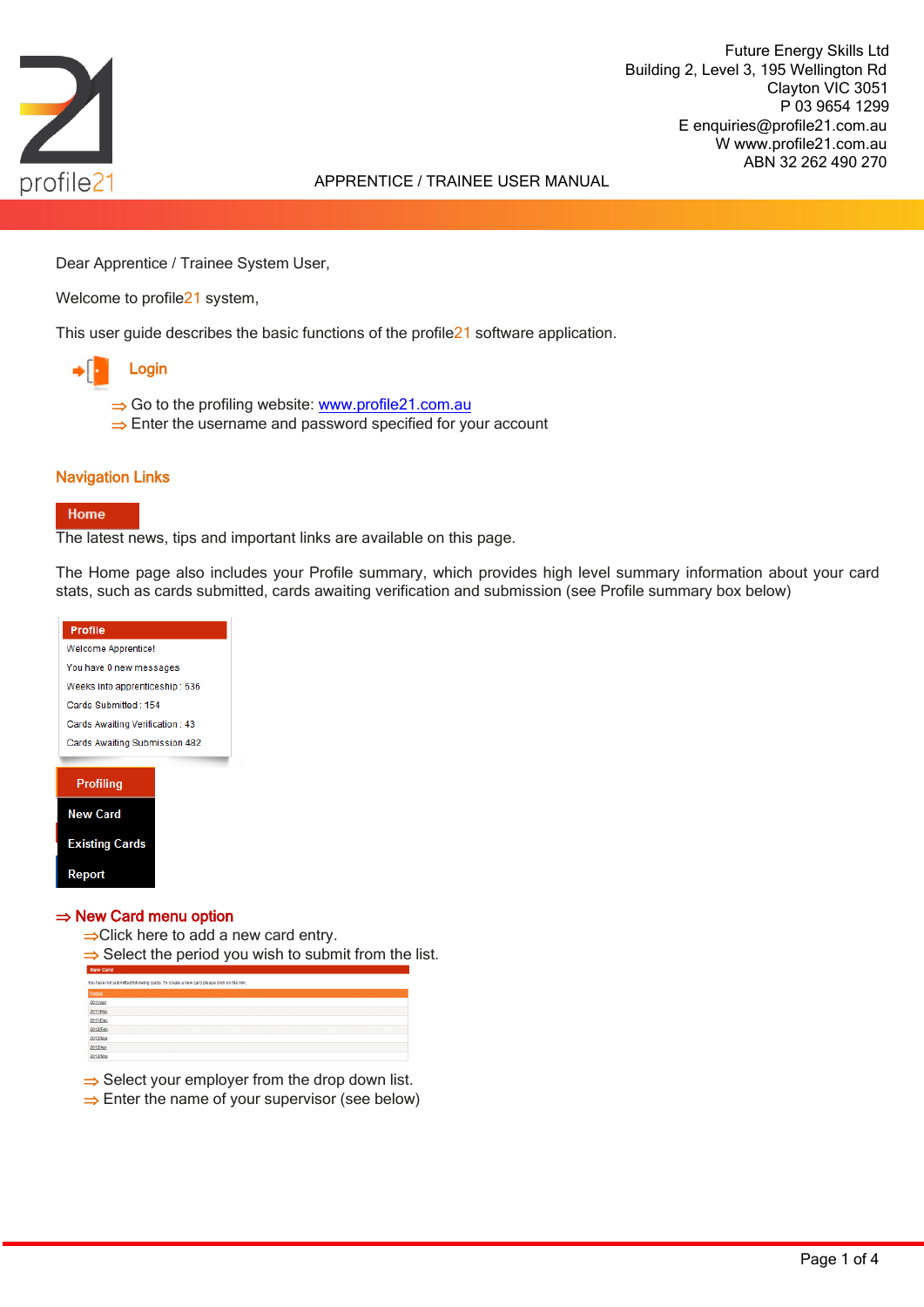

Future Energy Skills Ltd<br>
Suite 3, Level 2, 187 Boundary Rd<br>
North Melbourne VIC 3051<br>
P 03 9654 1299<br>
F 03 9329 0014<br>E enquiries@profile21.com.au<br>W www.profile21.com.au<br>APPRENTICE / TRAINEE USER MANUAL<br>ABN 32 262 490 270 Suite 3, Level 2, 187 Boundary Rd North Melbourne VIC 3051 P 03 9654 1299 F 03 9329 0014 E enquiries@profile21.com.au W www.profile21.com.au ABN 32 262 490 270

| <b>New Card</b>                                                                       |                                                                                                                                                                                                                                                                                                                                                                                                                                                                                                                                                                                                                                                                                                                                                                                                                                                                                                                                        |                                                                                                                                                                                                                                                                                                                                                                                                                                                                                                                                                                                                                                                                                                                                                    |  |  |  |  |
|---------------------------------------------------------------------------------------|----------------------------------------------------------------------------------------------------------------------------------------------------------------------------------------------------------------------------------------------------------------------------------------------------------------------------------------------------------------------------------------------------------------------------------------------------------------------------------------------------------------------------------------------------------------------------------------------------------------------------------------------------------------------------------------------------------------------------------------------------------------------------------------------------------------------------------------------------------------------------------------------------------------------------------------|----------------------------------------------------------------------------------------------------------------------------------------------------------------------------------------------------------------------------------------------------------------------------------------------------------------------------------------------------------------------------------------------------------------------------------------------------------------------------------------------------------------------------------------------------------------------------------------------------------------------------------------------------------------------------------------------------------------------------------------------------|--|--|--|--|
| <b>Employer</b>                                                                       | Card for the Period : Year: 2011 Month: May (From 01/May/2011 To 31/May/2011)<br><b>EPIC TEST</b>                                                                                                                                                                                                                                                                                                                                                                                                                                                                                                                                                                                                                                                                                                                                                                                                                                      |                                                                                                                                                                                                                                                                                                                                                                                                                                                                                                                                                                                                                                                                                                                                                    |  |  |  |  |
| Supervisor                                                                            | <b>John Smith</b>                                                                                                                                                                                                                                                                                                                                                                                                                                                                                                                                                                                                                                                                                                                                                                                                                                                                                                                      |                                                                                                                                                                                                                                                                                                                                                                                                                                                                                                                                                                                                                                                                                                                                                    |  |  |  |  |
|                                                                                       | <b>Area Worked</b>                                                                                                                                                                                                                                                                                                                                                                                                                                                                                                                                                                                                                                                                                                                                                                                                                                                                                                                     | <b>Details</b>                                                                                                                                                                                                                                                                                                                                                                                                                                                                                                                                                                                                                                                                                                                                     |  |  |  |  |
|                                                                                       | * E001 - Apply OHS practices in the workplace                                                                                                                                                                                                                                                                                                                                                                                                                                                                                                                                                                                                                                                                                                                                                                                                                                                                                          |                                                                                                                                                                                                                                                                                                                                                                                                                                                                                                                                                                                                                                                                                                                                                    |  |  |  |  |
| manuals<br>associated equipment<br>electrical installations<br>apparatus and circuits | * E002 - Dismantle, assemble and fabricate<br>electrotechnology components<br>* E005 - Fix and secure equipment<br>* E007 - Use drawings, diagrams, schedules and<br>* E009 I av wiring and forminate accorporate for<br>E007 - Use drawings, diagrams, schedules and manuals This unit covers the use<br>of drawings, diagrams, equipment and cable schedules and manuals as they apply to<br>the various electrotechnology work functions. It encompasses the rudiments for<br>communicating with schematic, wiring and mechanical diagrams and equipment and<br>cable/connection schedules, manuals, site and architectural drawings and plans<br>showing the location of services, apparatus, plant and machinery.<br>* G004 - Install low voltage electrical apparatus and<br>* G007 - Select and arrange equipment for general<br>* G008 - Find and repair faults in electrical<br>* G009 - Develop and connect control circuits | E007 - Use drawings, diagrams, schedules and manuals<br><b>Time Spent</b><br>number of hours<br><b>Apprentice/Trainee Role</b><br>Prepare the work activities Complete/Report work activities<br>Carry out the work<br>Rarely with my supervisor<br>ervisor<br>No supervision required<br>www.www.www.wigrams, schedules and manuals, did you:<br>Establish/Follow OHS risk control<br>Interpret Drawings/Schedules/Manuals<br>Obtain Drawings/Schedules/Manuals Use/Provide freehand drawings<br>What type of drawings, diagrams, schedules and manuals did you use;<br>Equipment/Cable Schedules<br><b>Schematic Diagrams</b><br><b>Wiring Diagrams</b><br>Manufacturer's Manuals<br><b>Block Diagrams</b><br><b>Equipment Operation Manuals</b> |  |  |  |  |
| installation or service jobs<br>service jobs                                          | * C001 . Maintain documentation<br>* C002 - Source and purchase material/parts for<br>* C003 - Provide quotations for installation or                                                                                                                                                                                                                                                                                                                                                                                                                                                                                                                                                                                                                                                                                                                                                                                                  | <b>Standard Operating Procedures</b><br><b>Architectural/Site Plans</b><br><b>Freehand Diagrams</b><br>When completing/reporting work activities, did you;<br>Forward Corrected Drawings to supervisor E Forward Freehand Drawings to supervisor                                                                                                                                                                                                                                                                                                                                                                                                                                                                                                   |  |  |  |  |
|                                                                                       | * C010 - Deliver a service to customers                                                                                                                                                                                                                                                                                                                                                                                                                                                                                                                                                                                                                                                                                                                                                                                                                                                                                                |                                                                                                                                                                                                                                                                                                                                                                                                                                                                                                                                                                                                                                                                                                                                                    |  |  |  |  |
| to a workplace                                                                        | * D001 - Use basic computer applications relevant                                                                                                                                                                                                                                                                                                                                                                                                                                                                                                                                                                                                                                                                                                                                                                                                                                                                                      |                                                                                                                                                                                                                                                                                                                                                                                                                                                                                                                                                                                                                                                                                                                                                    |  |  |  |  |
|                                                                                       | * E009 - Comply with scheduled and preventative<br>maintenance program processes                                                                                                                                                                                                                                                                                                                                                                                                                                                                                                                                                                                                                                                                                                                                                                                                                                                       |                                                                                                                                                                                                                                                                                                                                                                                                                                                                                                                                                                                                                                                                                                                                                    |  |  |  |  |
| electrotechnology apparatus                                                           | * E020 - Provide basic instruction in the use of                                                                                                                                                                                                                                                                                                                                                                                                                                                                                                                                                                                                                                                                                                                                                                                                                                                                                       |                                                                                                                                                                                                                                                                                                                                                                                                                                                                                                                                                                                                                                                                                                                                                    |  |  |  |  |
| work practices                                                                        | * K042 - Participate in environmentally sustainable                                                                                                                                                                                                                                                                                                                                                                                                                                                                                                                                                                                                                                                                                                                                                                                                                                                                                    |                                                                                                                                                                                                                                                                                                                                                                                                                                                                                                                                                                                                                                                                                                                                                    |  |  |  |  |
|                                                                                       | * F002 - Lay and connect cables for multiple<br>access to telecommunication services                                                                                                                                                                                                                                                                                                                                                                                                                                                                                                                                                                                                                                                                                                                                                                                                                                                   |                                                                                                                                                                                                                                                                                                                                                                                                                                                                                                                                                                                                                                                                                                                                                    |  |  |  |  |
|                                                                                       | * Off-job training attended (eg: college)                                                                                                                                                                                                                                                                                                                                                                                                                                                                                                                                                                                                                                                                                                                                                                                                                                                                                              |                                                                                                                                                                                                                                                                                                                                                                                                                                                                                                                                                                                                                                                                                                                                                    |  |  |  |  |
| * Sick                                                                                |                                                                                                                                                                                                                                                                                                                                                                                                                                                                                                                                                                                                                                                                                                                                                                                                                                                                                                                                        |                                                                                                                                                                                                                                                                                                                                                                                                                                                                                                                                                                                                                                                                                                                                                    |  |  |  |  |
| * Leave / RDO etc.                                                                    |                                                                                                                                                                                                                                                                                                                                                                                                                                                                                                                                                                                                                                                                                                                                                                                                                                                                                                                                        |                                                                                                                                                                                                                                                                                                                                                                                                                                                                                                                                                                                                                                                                                                                                                    |  |  |  |  |

 $\Rightarrow$  In the Area Worked column select the area that you worked in for that period. As your mouse moves over each area, the definition will appear within a bubble (see example above). When you click on the area selected it will become highlighted and the second column will change to show the required activities you are to complete.

 $\Rightarrow$  Taking the first area (activity) you worked in, enter the information in the Details column.

- $\Rightarrow$  Enter the number of hours you worked on the activity
- $\Rightarrow$  Selecting the role you had during your work. You can click more than one box if that is the work that you did against that activity during that period.
- $\Rightarrow$  Continue down the column, click in each of the boxes, the type of supervision you had during your work. If you were supervised at different levels on the one activity then you can click on more than one box.
- $\Rightarrow$  Continue down the column and click on the box for the type of activity that was worked on or the type of testing carried out during the activity.

 $\Rightarrow$  Once the Details column is complete for that Area Worked. Move onto the next Area Worked, and complete the steps as above, entering in information of your workbased activities into the details section of the card.

 $\Rightarrow$  In the Area Worked column, you also need to include, if any:

- $\Rightarrow$  "Off-job Training" e.g. attending off-the-job training sessions
- $\Rightarrow$  "Sick" e.g. time off due to illness
- $\Rightarrow$  "Leave/RDO" e.g. holidays

 $\Rightarrow$  After you have entered all information for all areas worked, click "Save".

 $\Rightarrow$  You will be directed to a window which allows you to check the information you have entered for each Area Worked. You can add additional comments at this stage. If you have entered information incorrectly, click "Back" to re-enter the information or "Save Draft" to re-enter or add further information at a later date.

 $\Rightarrow$  After ensuring that your online form has been correctly completed you can click "Submit".

 $\Rightarrow$  Once the form has been submitted it will be forwarded to your employer for verification. The employer will either verify your card or reject it if they feel the information you have entered is incorrect. If your card is rejected, it will be returned to you for editing and re-submitting.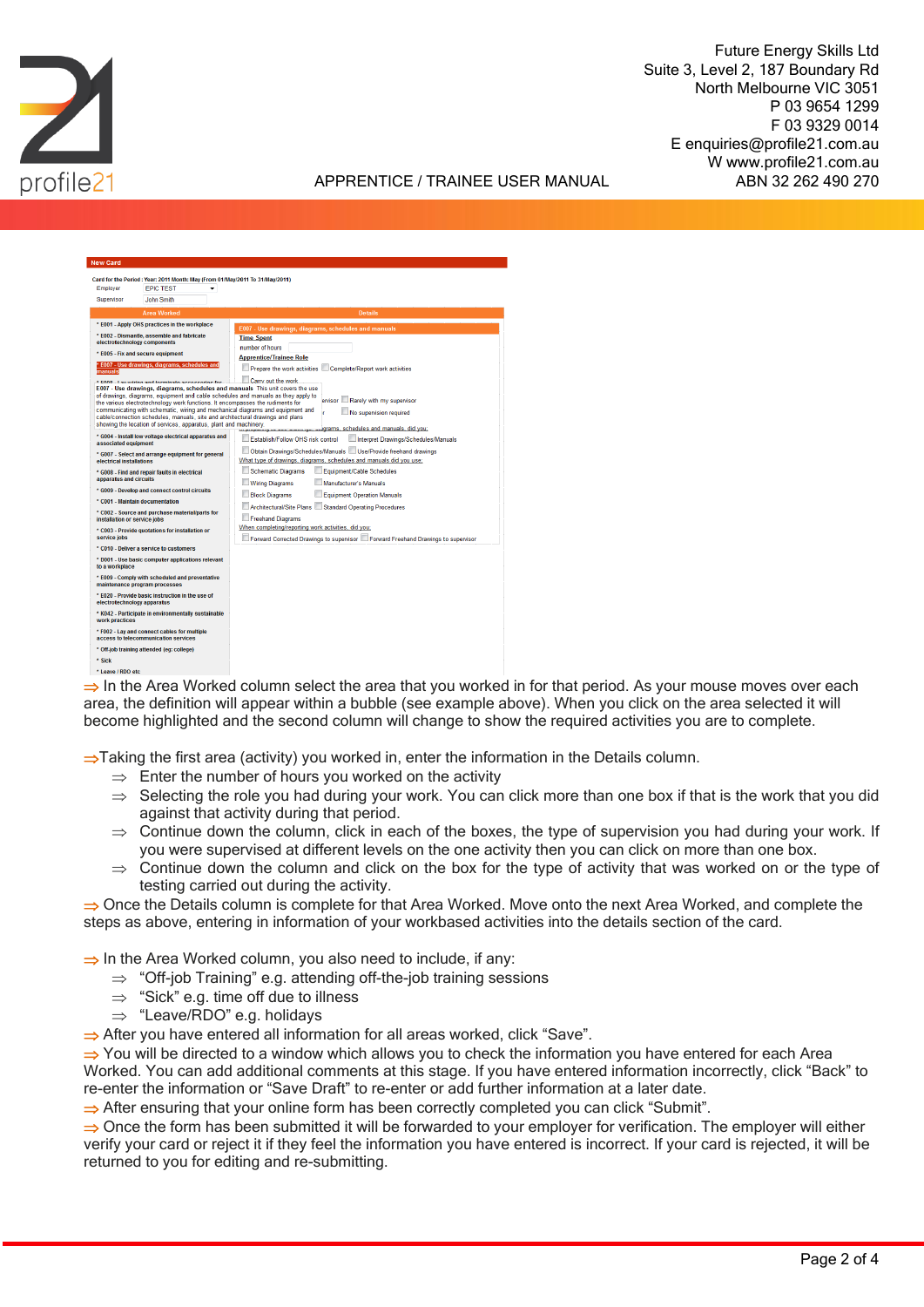

# $\Rightarrow$  Existing Cards menu option

Click here to show the list of records that you have already entered onto the system (records can be searched by status/period). Draft cards may be edited and submitted from here.

The list may be sorted by the period or submitted date by clicking on the column name (e.g. period or Submit Date)

### To view/edit Existing Cards

Enter the card status/period. Click "Search". To view all cards, leave fields blank.

The information shown from the search will show the Period/Status of the Card/Company Name/Supervisor/Date of Card Submission. Click on the period to view/edit that card.

| <b>Existing Cards</b>          |               |                                                                       |                                                                                      |                    |
|--------------------------------|---------------|-----------------------------------------------------------------------|--------------------------------------------------------------------------------------|--------------------|
|                                |               | Card Status<br>From Year: Any<br>To Year:<br>Any $\blacktriangledown$ | $\overline{\phantom{a}}$<br>From Month: Any<br>To Month:<br>Any $\blacktriangledown$ |                    |
|                                |               | Search<br>Back                                                        | <b>Advance Standing</b>                                                              |                    |
|                                |               |                                                                       |                                                                                      |                    |
|                                | <b>Status</b> | Company                                                               | <b>Supervisor</b>                                                                    | <b>Submit Date</b> |
|                                | Verified      | <b>EPIC TEST</b>                                                      | Rob.P                                                                                | 20/Mar/2012        |
| Period<br>2011/Jan<br>2011/Feb | Verified      | <b>EPIC TEST</b>                                                      | Rob.P                                                                                | 20/Mar/2012        |
| 2011/Mar                       | Submitted     | <b>EPIC TEST</b>                                                      | 2801652                                                                              | 07/May/2012        |
|                                | Verified      |                                                                       | <b>Adv Std Entered</b>                                                               |                    |
| 2011/Jun<br>2011/Jul           | Verified      |                                                                       | <b>Adv Std Entered</b>                                                               |                    |

#### The Card Status list is:

Submitted - indicates which cards have sent to your employer for verification. These cards may be viewed as a summary but cannot be changed unless they are rejected.

| Year: 2011 Month: Mar (From 01/Mar/2011 To 31/Mar/2011) |                                           |  |  |  |  |  |
|---------------------------------------------------------|-------------------------------------------|--|--|--|--|--|
| <b>Employer</b>                                         | <b>EPIC TEST</b>                          |  |  |  |  |  |
| <b>Supervisor Name</b>                                  | 2801652                                   |  |  |  |  |  |
| <b>Date Submitted</b>                                   | 07/May/2012                               |  |  |  |  |  |
| <b>Card Status</b>                                      | Submitted                                 |  |  |  |  |  |
| <b>Total Hours</b>                                      | 196                                       |  |  |  |  |  |
| <b>E001 - Apply OHS practices in the workplace</b>      |                                           |  |  |  |  |  |
| number of hours                                         | 196                                       |  |  |  |  |  |
| workDone                                                | Prepare the work activities               |  |  |  |  |  |
| supervisionLevel                                        | Always/Mostly with my supervisor          |  |  |  |  |  |
| In preparing safe work activities, did you;             | Obtain Hazard/Risk Control Instructions   |  |  |  |  |  |
| Whilst carrying out the work, did you;                  | Apply instructions for controlling Risks  |  |  |  |  |  |
| When completing/reporting work activities, did you;     | Report Hazards to supervisor/client/peers |  |  |  |  |  |

- Rejected indicates which cards have not been verified by your employer and returned for editing and resubmission.
- Verified-indicates which cards have been verified by your employer. These cards may be viewed as a summary but cannot be changed.
- Re-Submitted indicates which cards have been re-submitted to your employer. These cards may be viewed as a summary but cannot be changed.
- Draft- indicates which cards are not complete or have not been submitted. These cards can be viewed for editing and can be submitted to your employer.